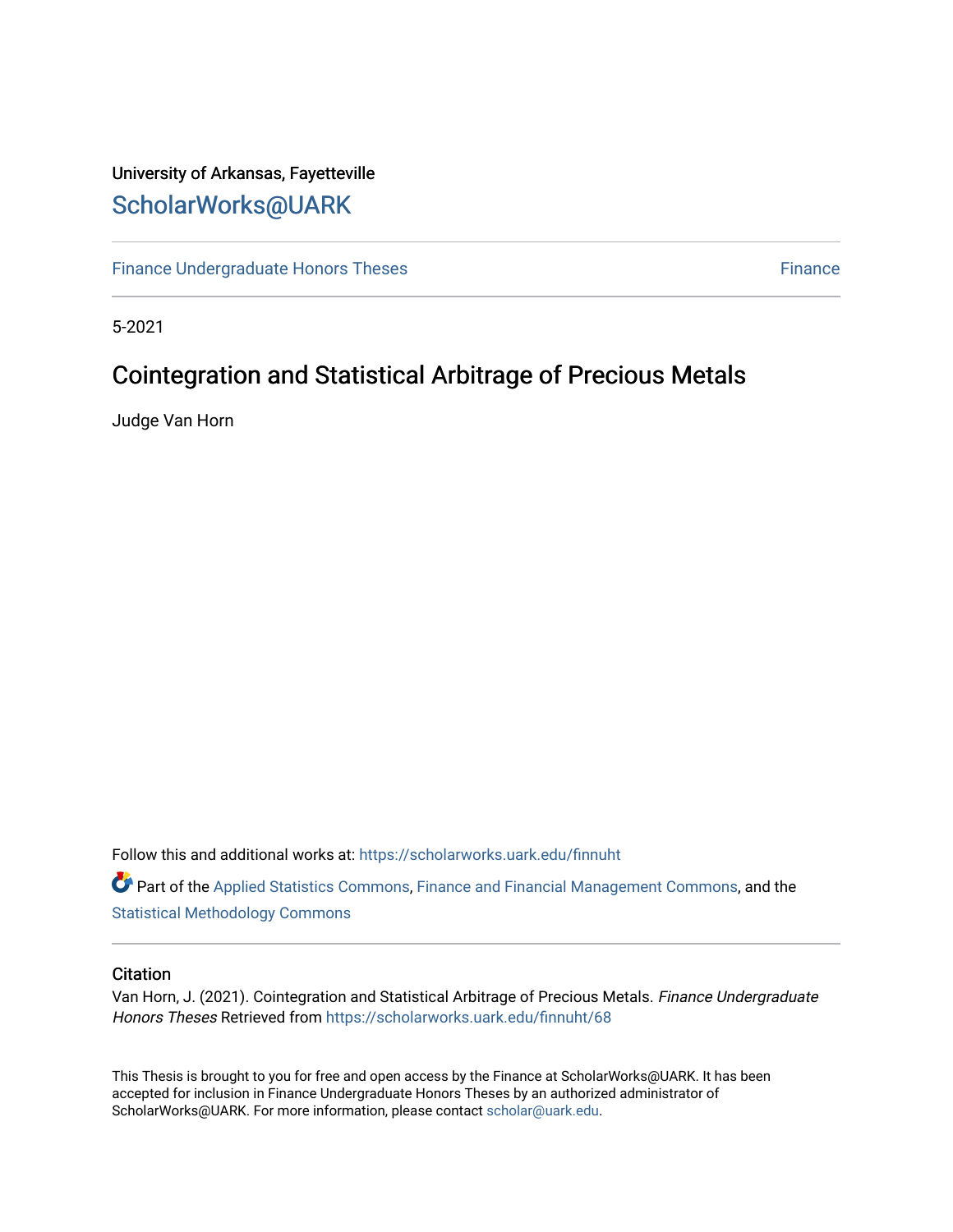## **Cointegration and Statistical Arbitrage of Precious Metals**

**By**

**Judge Van Horn**

**Advisor: Dr. Craig Rennie**

**An Honors Thesis in partial fulfillment of the requirements for the degree Bachelor of Science in Business Administration in Finance**

> **Sam M. Walton College of Business University of Arkansas Fayetteville, Arkansas**

> > **May 8, 2021**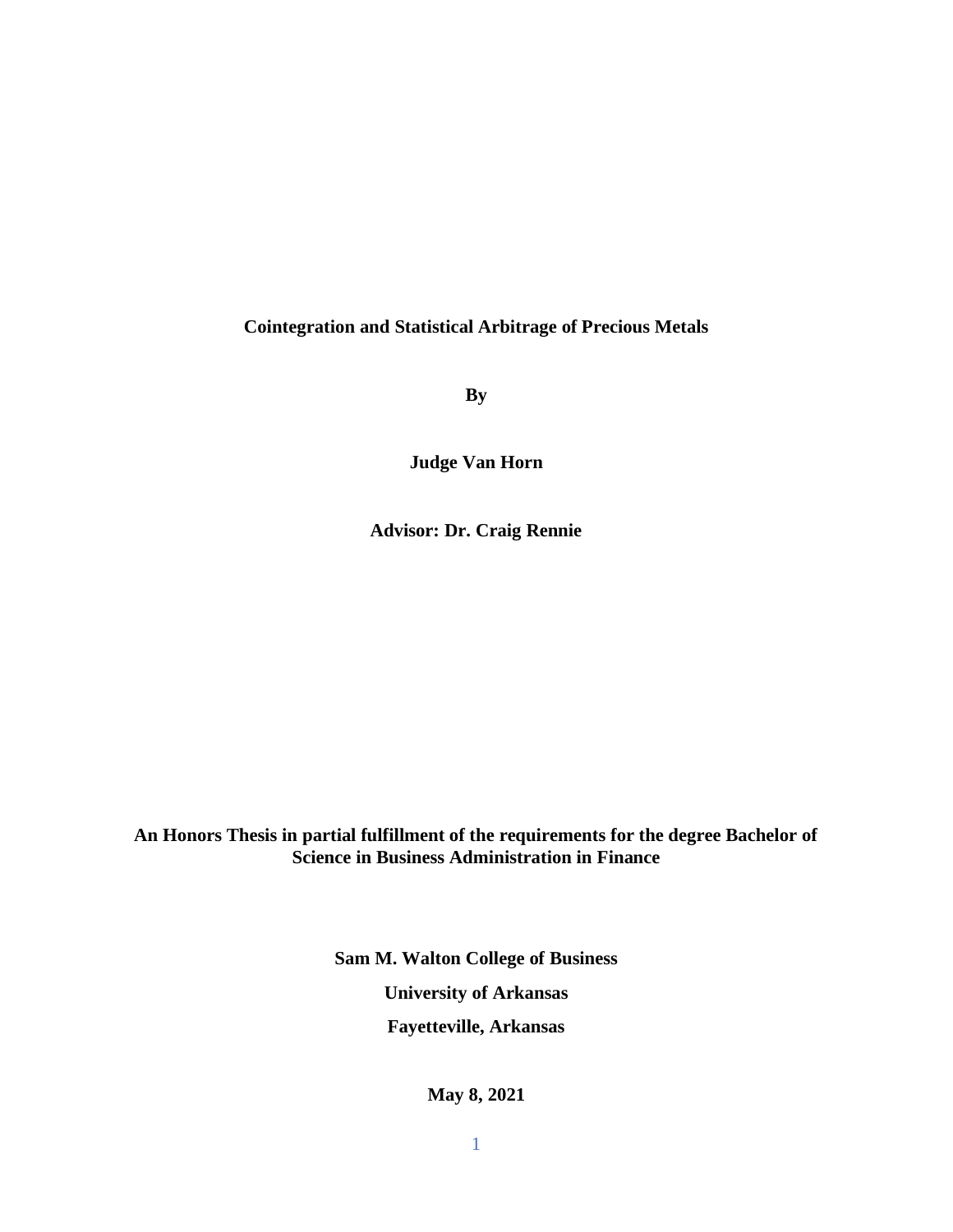#### **Introduction**

In an era of constantly evolving technology, we have seen huge changes to market mechanics and how investors operate. While things like value, growth, fundamentals, and technical analysis still have their places the recent growth has been around quantitative analysis. Bots or algorithms now make up over 50% of the markets daily volume, but most people do not actually understand what these bots are doing. Many people confuse quantitative firms, or quants, with high frequency or algorithmic trading, but these are technically only subsets of quantitative finance. While high frequency trading, or HFT, is a form of quantitative finance, quant strategies can be anything where math or technology are the guiding factors in a firm's strategy. Most of these strategies are deployed by bots but many of them are not trying to capitalize on minute pricing discrepancies or arbitrage opportunities that last a fraction of a second. One quantitative strategy is called statistical arbitrage and an extremely advanced version of stat arb trading is used by the most successful hedge fund of all time. Renaissance Technologies has managed to generate returns over 60% every year since 1988.

Statistical arbitrage is an advanced form of pairs trading that uses statistical methods to enter a long position on one stock while simultaneously shorting another. In the case of statistical arbitrage, the tests are looking to find moments where two generally linked securities move in a way that is unusual and therefore expected to return to normal. Statistical arbitrage is a market neutral strategy meaning it does not require any stance on the direction of the market or timing of the business cycle. In fact, statistical arbitrage often works best in frothy or uncertain markets. The best example of this would be using securities like Coca-Cola and Pepsi. In this example we will ignore the rest of the market and assume both companies are identical. In this example Coca-Cola has a one day return of 10% while Pepsi trades completely flat. If all else was actually equal, we can assume that either Coca-Cola has just been overvalued or Pepsi is currently undervalued so we would purchase Pepsi stock while shorting Coca-Cola. In the real world nothing is this simple or clean and so we use statistics to make up for the noise.

When talking about financial instruments correlation is often thrown around as a measure of the relation between two securities. An often more useful or tradeable measure is cointegration. Cointegration is the measure of two securities tendency to revert to an average price over time. In other words, cointegration ignores directionality and only cares about the distance between two securities. For a mean reversion strategy such as statistical arbitrage cointegration proves to be a far more reliable statistical measure of mean reversion, and while it is more reliable than correlation it still has its own problems. One thing to consider is that when looking over thousands of data points it is extremely easy to find at least 2 that are cointegrated at some point. Therefore, data cleaning and selection is extremely important.

#### **Grouping Securities and Establishing Cointegration**

Since it is possible to get false positives while checking cointegration over large sets of data it is generally best to start with securities that have a logical or economical reason to be cointegrated. The prime example as stated is Coke and Pepsi, but this could be any industry, subindustry, or group of companies that would have a logical reason to revert to a common average price. Precious metals represent a group of commodities that will likely move in similar ways. Not only do they represent a great opportunity for statistical arbitrage they also serve the dual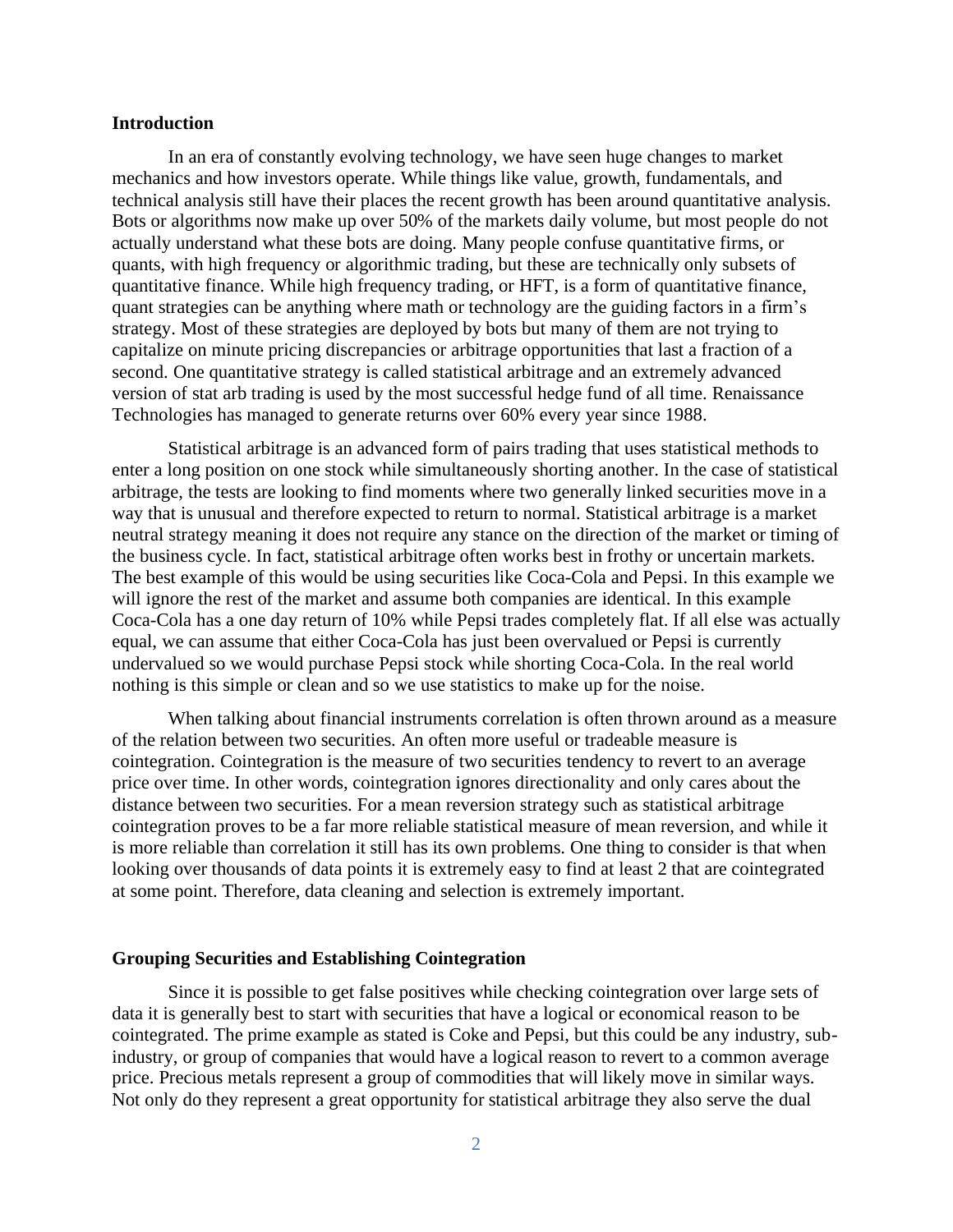purpose of being a traditional store of value. By including VIX price data in our tests of cointegration it is possible to gain insight on the flow of money during times of increased market volatility and fear.

When testing data for cointegration we are going to be running  $n(n-1)/2$  comparisons, where n represents the number of tests. This means with a confidence interval of 95% it is extremely important to use clean data that has a lower chance of returning a false significant pvalue, it is also important to minimize the number of pairs to only the most likely candidates. In order to minimize the chance of a false positive 15 years of daily adjusted close data has been web scraped and cleaned into a python data frame for the securities GLD, PPLT, SLV, XAG, XAU, XPT, and VIX. Each pair is tested for cointegration based on a confidence interval of 95% and returned to a separate data frame. It is then possible to represent these p-values as a heatmap to better understand how the possible pairs actually relate based on our test.



Coint Heatmap from: (01/01/2005, 12/30/2020) - 15 years

We immediately see that VIX and all of the precious metal spot prices have extremely strong cointegration over the past 15 years. This means that it is theoretically possible to gain insight on the amount of fear in the market based on the spot prices of precious metals. It is now important to run follow-up tests in order to understand exactly what kind of interaction our pairs have.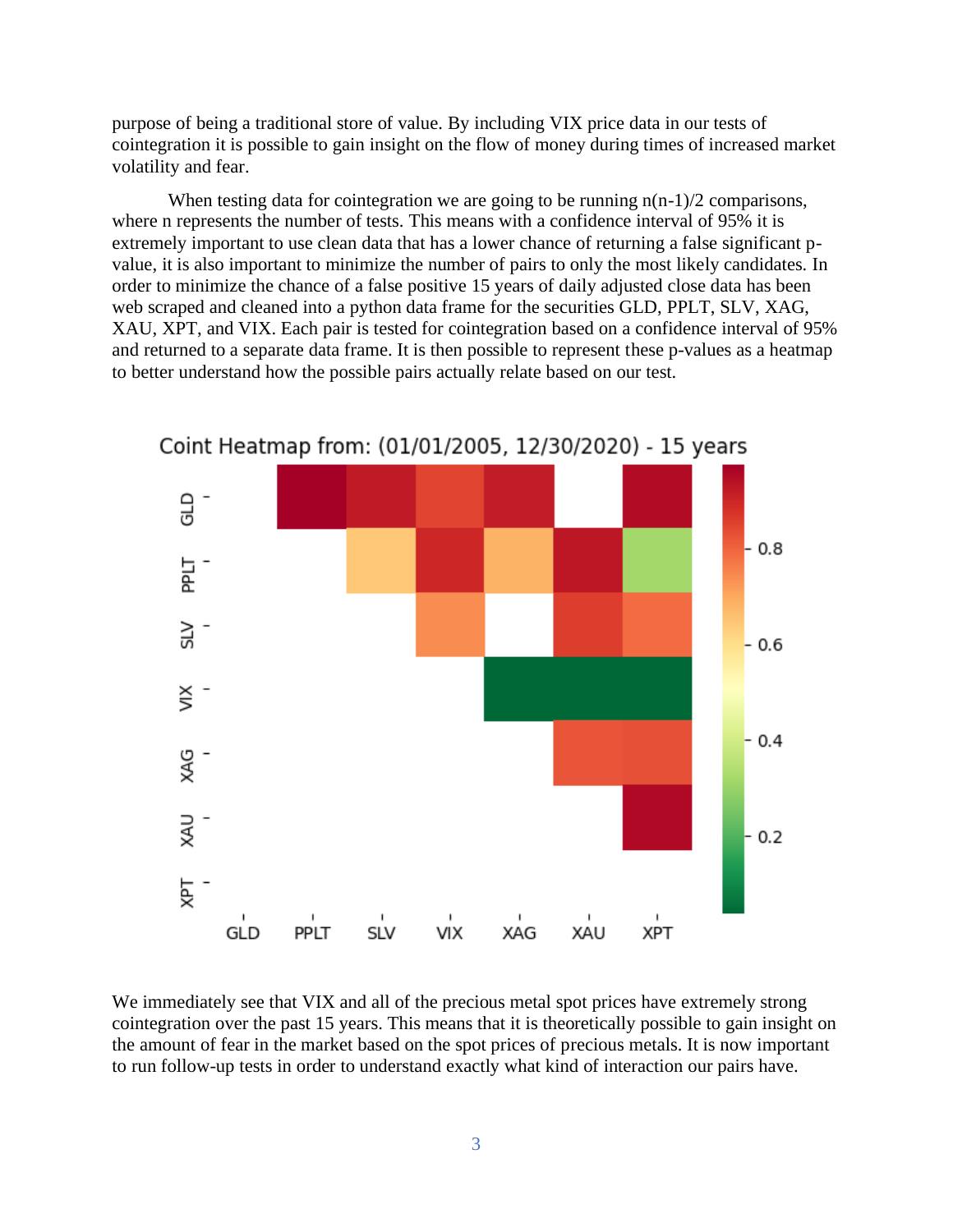#### **Price Ratio and Mean Reversion**

To keep everything concise all future tests will be run over the silver spot price, XAG, and VIX. The first goal is to understand how well our two securities do revert to the mean. We can visualize this by plotting the ratio between the two prices. In this case the x axis is our data points where approximately 252 data points represents one year, this is done to make it easier to split our data in to in sample and out of sample data in the future.



On its own the price ratio does not mean very much except to show that our pair does in fact hover around a mean. Attaching a z-score allows us to actually gain meaning from the data. At the simplest level, a valid trading strategy would be to short the ratio when it goes above 1 and long the ratio when it drops below -1. In this case just from the graph there were few instances over the past 15 years where this strategy would long the ratio but quite a few where it would short the ratio. For this z-score strategy to work it operates on the key assumption that the underlying data is normally distributed. While this generally is not completely true for financial data the graph shows that the principal itself works for this case.

A second and more worrying problem with this analysis is that recent market trends can impact our strategy. A trending market can lead to a price ratio that does not represent current market conditions. To combat this, we can attach a rolling moving average and base our z-score on these averages, this focuses our analyses and makes our data more representative of current market conditions. A 1 week moving average will be used to compute z-score and a 3-month moving average will be used for mean and standard deviation.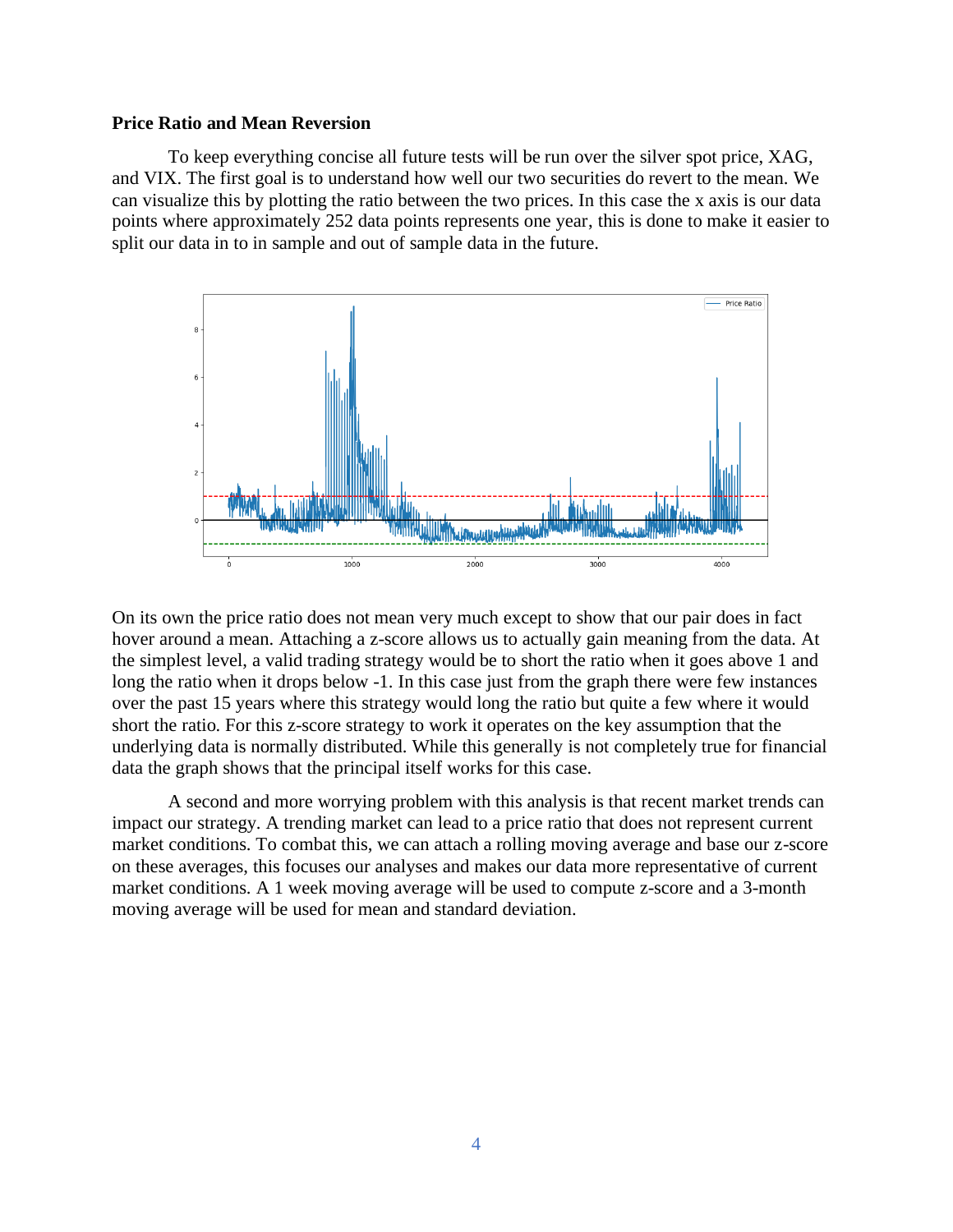

With the moving averages attached it is possible to compute a new z-score that better represents our strategy based on current market conditions.

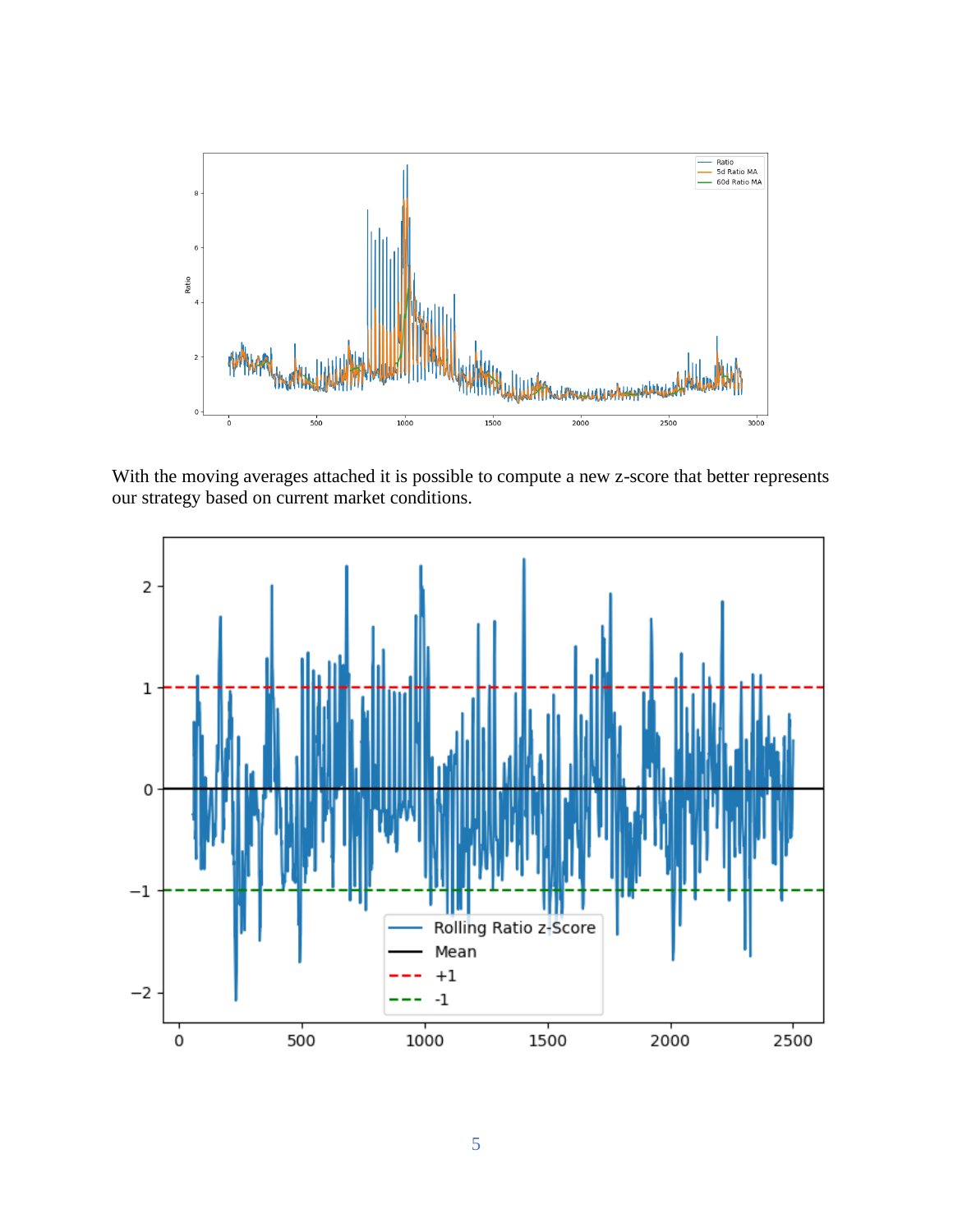It is possible to use this new rolling z-score to better plan our entries and exits on any given trade.

### **Statistical Arbitrage Trading**

With a now much more relevant and useful test we can begin to understand exactly how a statistical arbitrage trade would happen between the VIX and XAG. By setting a very basic set of rules it is possible to plot each point where a buy or sell would have happened over the past 15 years. First the data is split in to in sample and out of sample data. Then we can plot our buy and sell signals based on if our moving averages push above 1 or below -1 on our rolling z-score. Plotted on the price ratio it would look like this:



While this is extremely useful to understanding our trades, it does not actually make much sense regarding what the trade would look like. To fix this the buy and sell signals can be plotted on each individual security instead.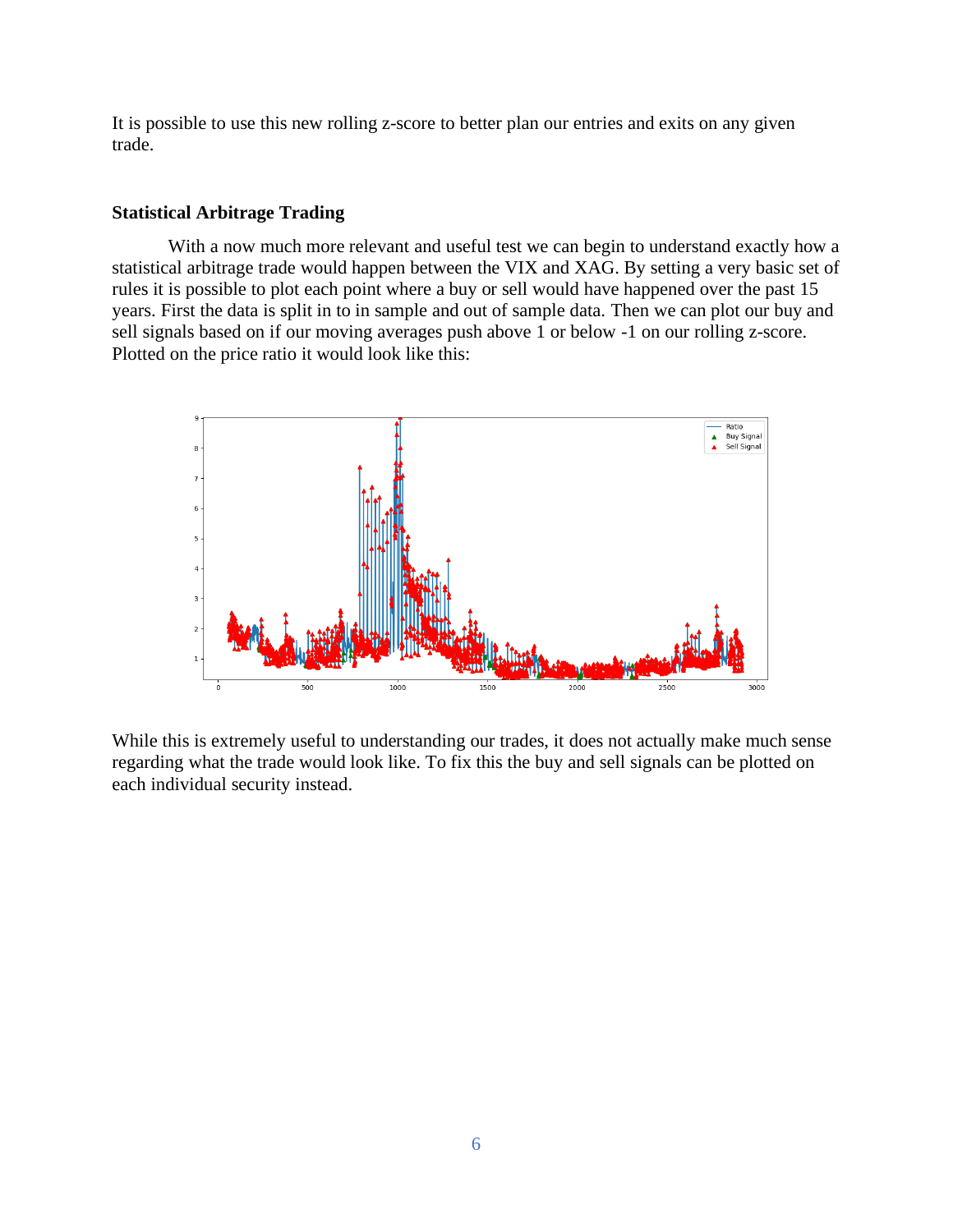

With this it is possible to draw some conclusions on how precious metals and the VIX interact in turbulent markets. Over the past 15 years the strategy favored shorting the VIX during unusually volatile markets while taking a long position in silver. We can see significant number of buy signals begin to appear on silver prior to a spike in the VIX. While this might not be purely predictive it does appear to show that movement in precious metals does have an underlying relationship with movement in the VIX. This also proves to be a robust strategy through back testing with both in sample and out of sample tests coming back very profitable. There are 2 big concerns with back testing which are overfitting and slippage. Slippage is when your orders impact the price that you are able to enter a trade at. For most retail traders this is not a problem unless the securities are fairly illiquid. Overfitting is a huge problem though as a strategy can appear hugely profitable but when tested on live data completely blow up. This was remedied through splitting data in to testing and training data. Training data made up 70% of the data points while the remaining 30 were used for an out of sample test. While there are many pieces that could make this strategy more robust including further optimization of the z-score what is really interesting to me is its ability to understand how money moves during times of uncertainty. We see silver prices are often nearing their trough when a significant number of buy signals start to appear showing that it should be reverting to the mean. This is then balanced out by short positions in the VIX with the eventuality of their gap collapsing and that profit being captured.

#### **Conclusion**

Precious metals have always been considered one of the safer and less volatile investments which makes them a key player in times of market turbulence and fear. This also makes them a prime candidate for statistical arbitrage trading as statistical arbitrage tends to perform better in turbulent markets. This is likely because emotions and volatility cause inefficiencies in asset prices. What this analysis has shown is that because people consider precious metals safe harbors of value, they will flock to them in times of fear. This perfectly coincides with the VIX market fear index allowing for statistical arbitrage opportunities. This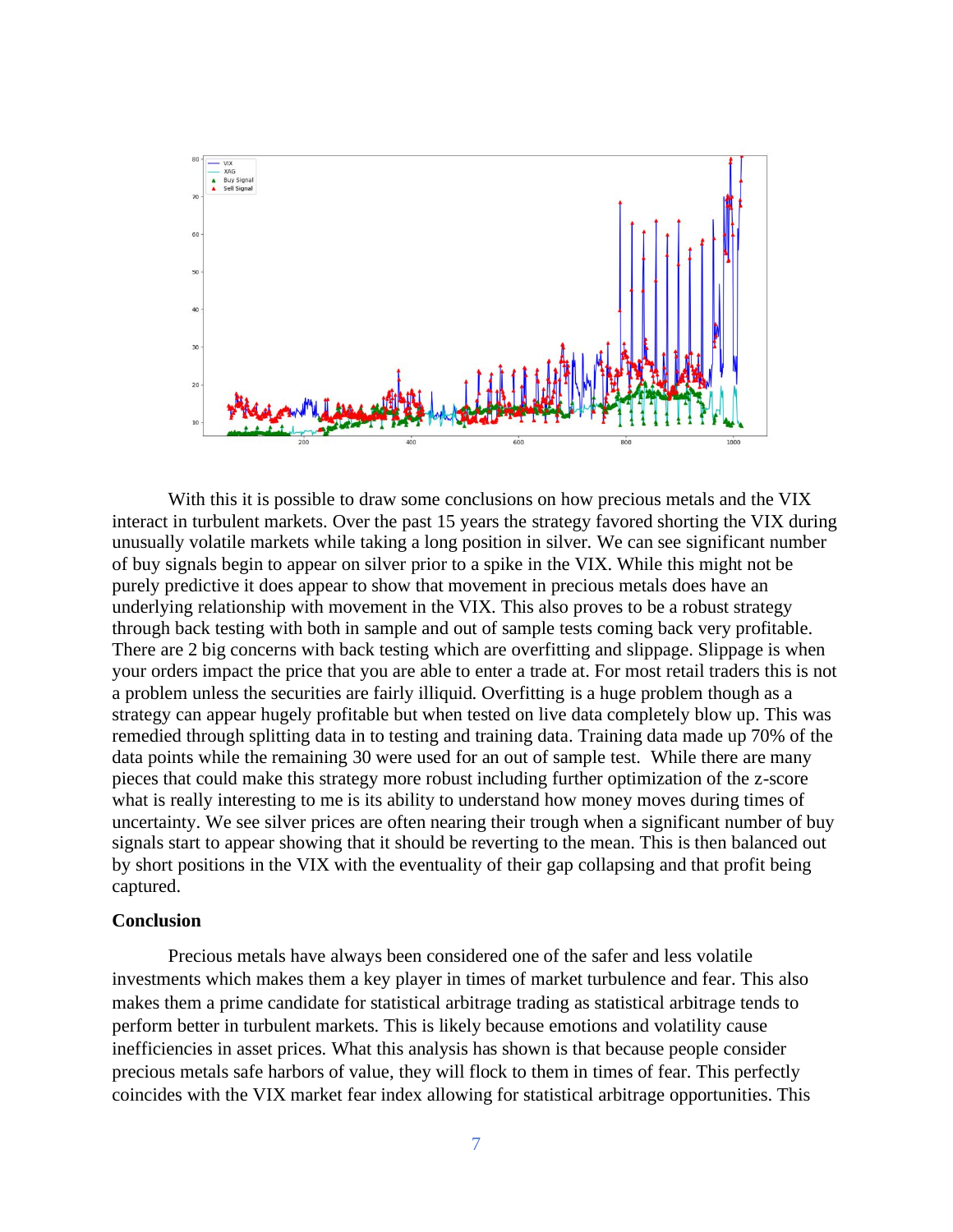same analysis would be extremely interested if done including cryptocurrencies as it could possibly show whether cryptocurrencies are a store of value or if people move money out of the crypto markets when they get afraid also. Regardless of the market or profitability statistical arbitrage can be an extremely valuable tool to better understand the relationship between two assets and their macro environment as well.